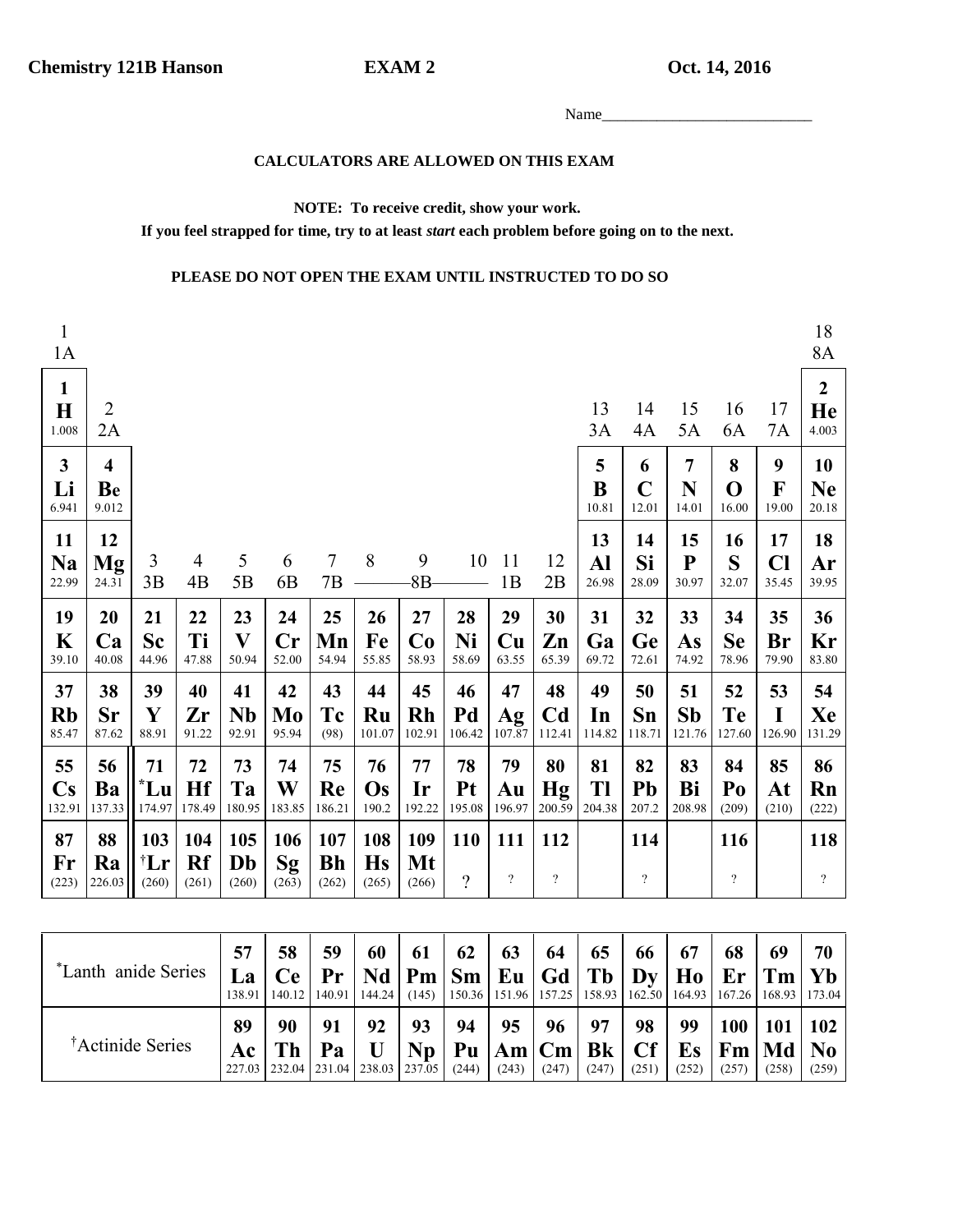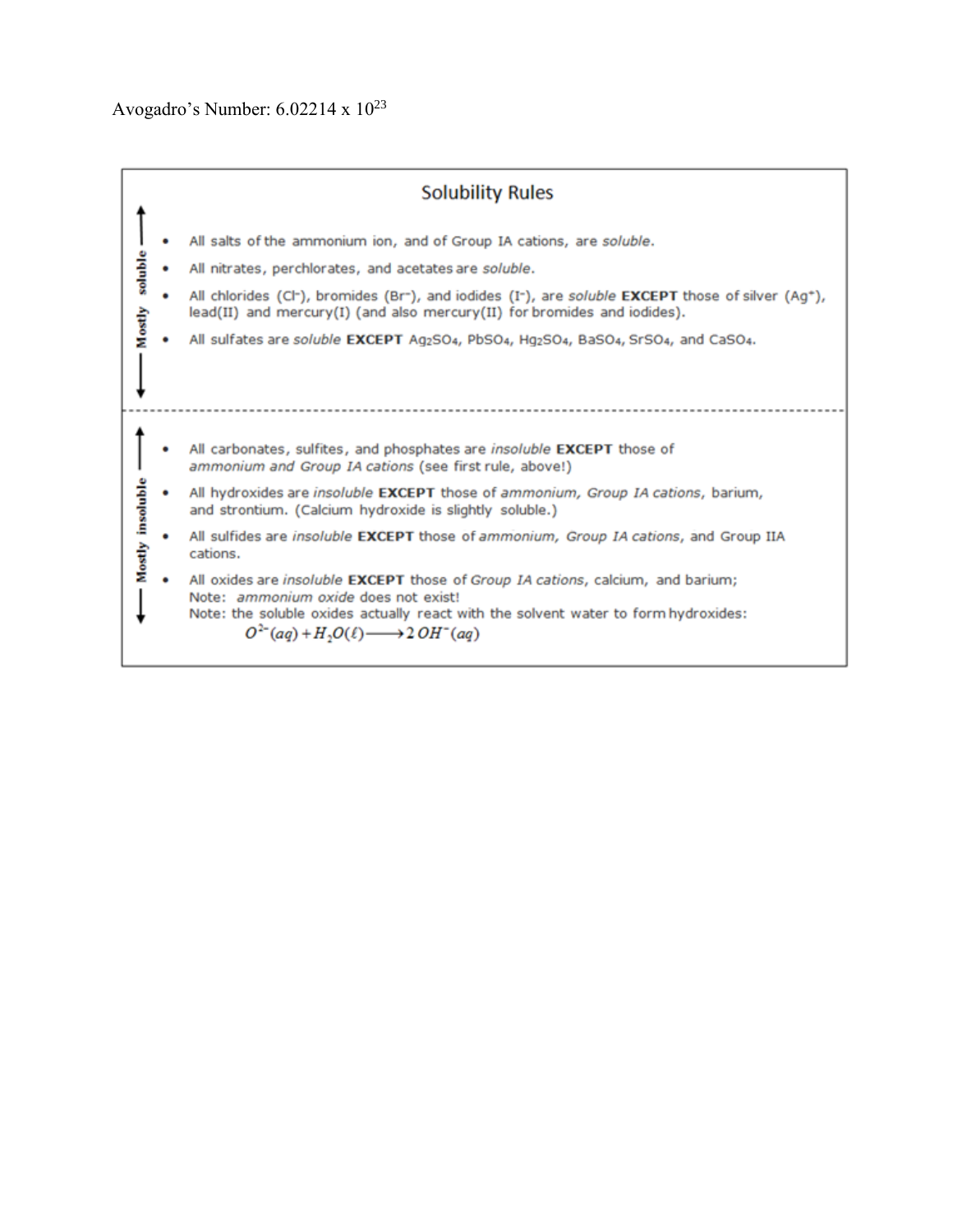(10) 1. In each case below, name the compound or give its chemical formula, as appropriate. Each slot is for a single word or formula.

| a.            | magnesium phosphate                                                                                                       |                                                                                                                                                                                                                                      |
|---------------|---------------------------------------------------------------------------------------------------------------------------|--------------------------------------------------------------------------------------------------------------------------------------------------------------------------------------------------------------------------------------|
| $\mathbf b$ . | <u> 1980 - Jan James James Jan James James James James James James James James James James James James James James Ja</u> | HNO <sub>3</sub>                                                                                                                                                                                                                     |
| c.            | calcium permanganate                                                                                                      | <u> 1980 - Johann John Harry Harry Harry Harry Harry Harry Harry Harry Harry Harry Harry Harry Harry Harry Harry Harry Harry Harry Harry Harry Harry Harry Harry Harry Harry Harry Harry Harry Harry Harry Harry Harry Harry Har</u> |
| d.            |                                                                                                                           | NaHCO <sub>3</sub>                                                                                                                                                                                                                   |
| e.            |                                                                                                                           | <b>KSCN</b>                                                                                                                                                                                                                          |
| f.            | ammonium nitrite                                                                                                          |                                                                                                                                                                                                                                      |
| g.            | acetic acid                                                                                                               |                                                                                                                                                                                                                                      |

# (6) 2. Define:

## a. theoretical yield

## b. stoichiometry

c. net ionic equation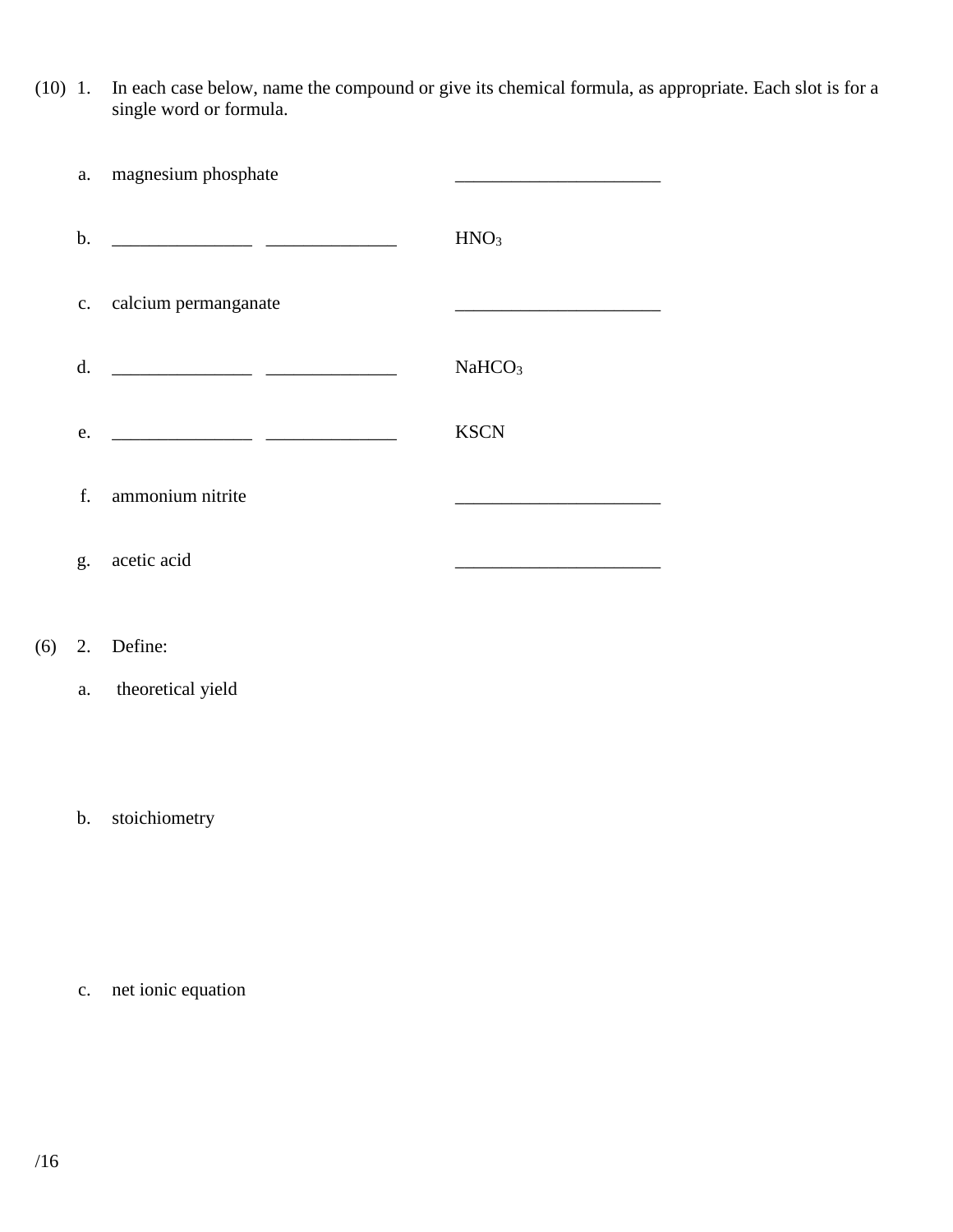(6) 3. Balance the following chemical equations:

a. MS<sub>3</sub>Si<sub>2</sub>O<sub>5</sub>(OH)<sub>4</sub> + CO<sub>2</sub> 
$$
\longrightarrow
$$
 MgCO<sub>3</sub> + SiO<sub>2</sub> + – H<sub>2</sub>O

b. \_\_\_\_ AsCl<sub>3</sub> + \_\_\_\_ NaBH<sub>4</sub>  $\longrightarrow$  \_\_\_\_ AsH<sub>3</sub> + \_\_\_\_ NaCl + \_\_\_\_ BCl<sub>3</sub>

- (10) 4. Write balanced chemical equations for:
	- a. the combustion reaction of the main component in gasoline (heptane,  $C_7H_{16}$ )

b. The reaction between phosphoric acid and sodium hydroxide. [If you cannot remember what phosphoric acid is, use " $H_3X$ " for partial credit.]

- (16) 5. Write the balanced net ionic equations in each case. Indicate phases for all compounds.
	- a.  $Na_2CO_3$  (aq)  $+ BaCl_2$  (aq)  $\longrightarrow$  NaCl (aq)  $+ BaCO_3$  (s)
	- b. the reaction between  $(NH_4)_3PO_4$  (aq) with FeCl<sub>3</sub> (aq)
	- c. the reaction between  $Pb(NO<sub>3</sub>)<sub>2</sub>$  (aq) and NaCl (aq)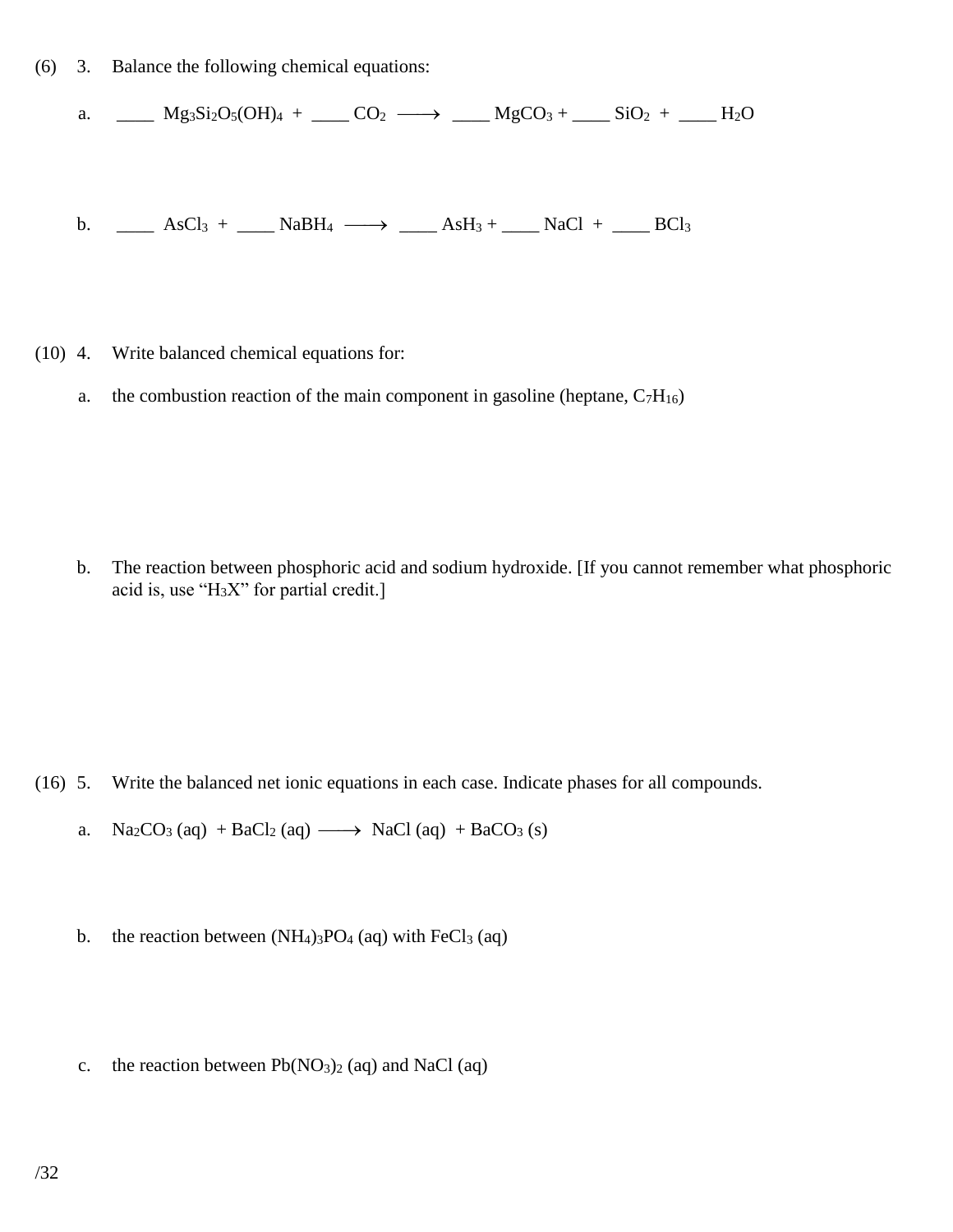### (25) 6. Calculate:

- a. The number of atoms of mercury in 2.5 g of  $Hg_2Cl_2$ .
- b. The mass percent of potassium in KOH (FW 56.11)

- c. The mass of sodium in 250 mL of a 0.15 *M* NaOH solution.
- d. The volume of 0.10 *M* NaOH solution required to make 120 mL of 0.020 *M* NaOH solution by dilution.
- e. The molarity of  $K^+$  in a solution made from diluting 50 mL of 0.24 *M* K<sub>2</sub>CO<sub>3</sub> solution with 150 mL of water.
- (15) 7. Calculate the limiting reactant, theoretical yield of titanium, and percent yield of titanium for the following reaction, provided 3.00 kg of titanium was isolated.

|                     | $TiCl4 + 4 Na$ |       | $\longrightarrow$ 4 NaCl | $+$ |       |
|---------------------|----------------|-------|--------------------------|-----|-------|
| $\frac{mass/kg}{g}$ | 14.5           | 7.00  |                          |     |       |
| <b>FW</b>           | 189.68         | 22.99 | 58.44                    |     | 47.88 |